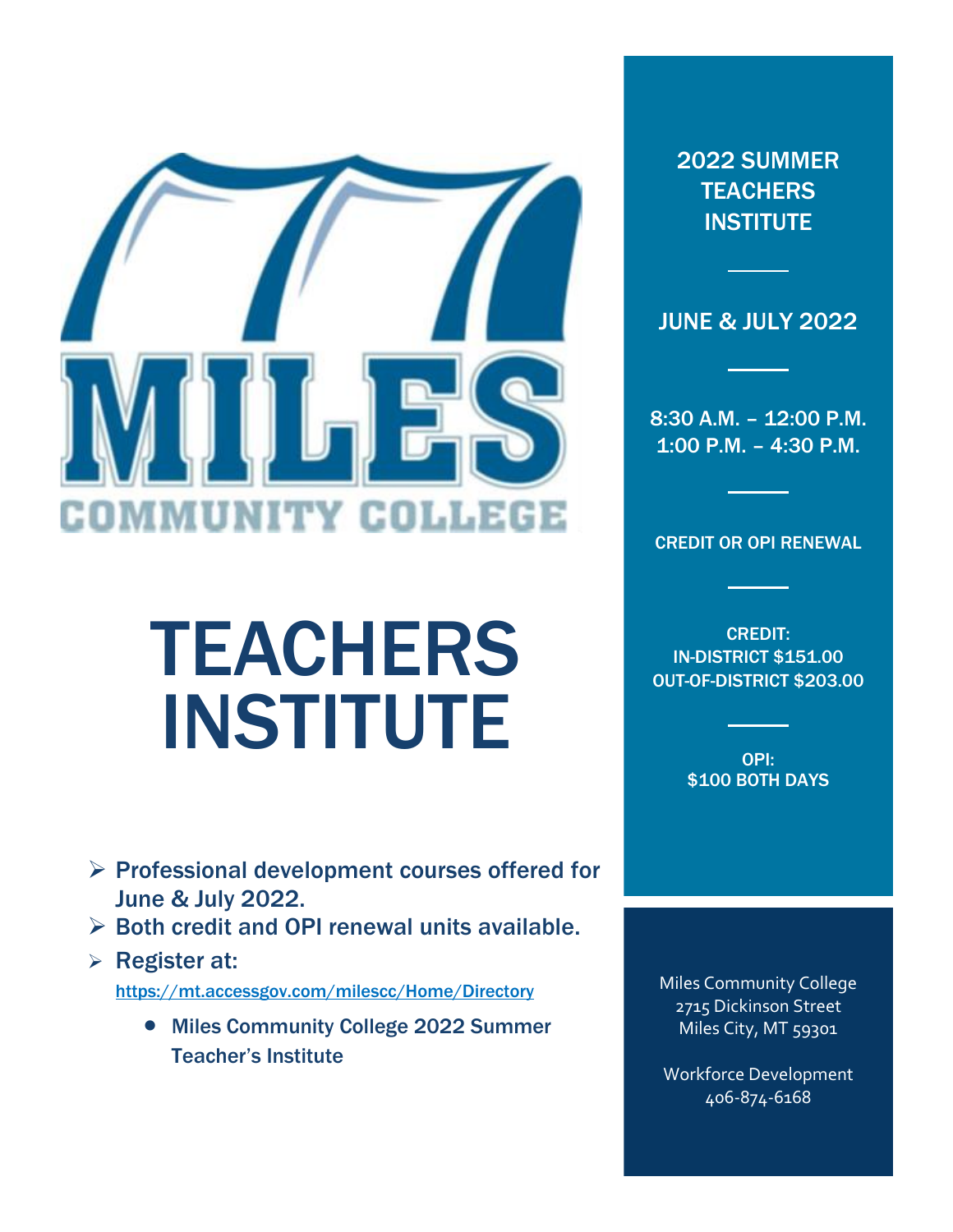#### **2022 Summer Teachers Institute Course Offerings**

**The Battle of the Little Big Horn Stan Taylor Stan Taylor Room 108 June 24 and 25 Friday/Saturday**

In 1876, General George Armstrong Custer and a command of 700 men engaged Sioux, Northern Cheyenne, and Arapaho warriors along the Little Big Horn River. The trail to the battle was up Rosebud Creek, up Davis Creek, and down Reno Creek to the Indian encampment. Day one, the summer institute class will research the battle and participants. Day two, the class will take a road trip following the path of the Custer command. We will tour the battlefield paying special attention to the site where Reno and Benteen made their stand. Add'l Travel/Lunch Fee \$50

#### **Wolf Mountain Battle Stan Taylor Room 107 July 15 and 16 Friday/Saturday**

On January 8th, 1877, Col. Nelson Miles engaged Sioux warriors led by Crazy Horse five miles south of Birney, MT. This was Crazy Horse's last major encounter prior to his April 1877 surrender at Ft. Robinson in South Dakota. The Wolf Mountain Battle summer institute class will research the "what, why, and how" on Friday July 15th and inspect the battle site Saturday July 16th. Add'l Travel/Lunch Fee \$50

June 13th

## **Information Literacy Instruction Jerusha Shipstead Room 110**

Through a series of instruction sessions, lecture, and group discussion, attendees will learn about Information Literacy, and consider how they can apply these concepts within their disciplines and their teaching practice.

Information literacy is the ability to find, evaluate, organize, use, and communicate information in all its various formats, most notably in situations requiring decision making, problem solving, or the acquisition of knowledge.

June 14th

## **Music for the Elementary Classroom David Florian Room 110**

In these sessions we will explore Music Appreciation in the Classroom through history, active listening, and movement. There will be a review of music literature through stories and songs. Teachers will be given an opportunity to explore fun music education websites and helpful music software and to learn where to go for information for music opportunities for schools in the local area.